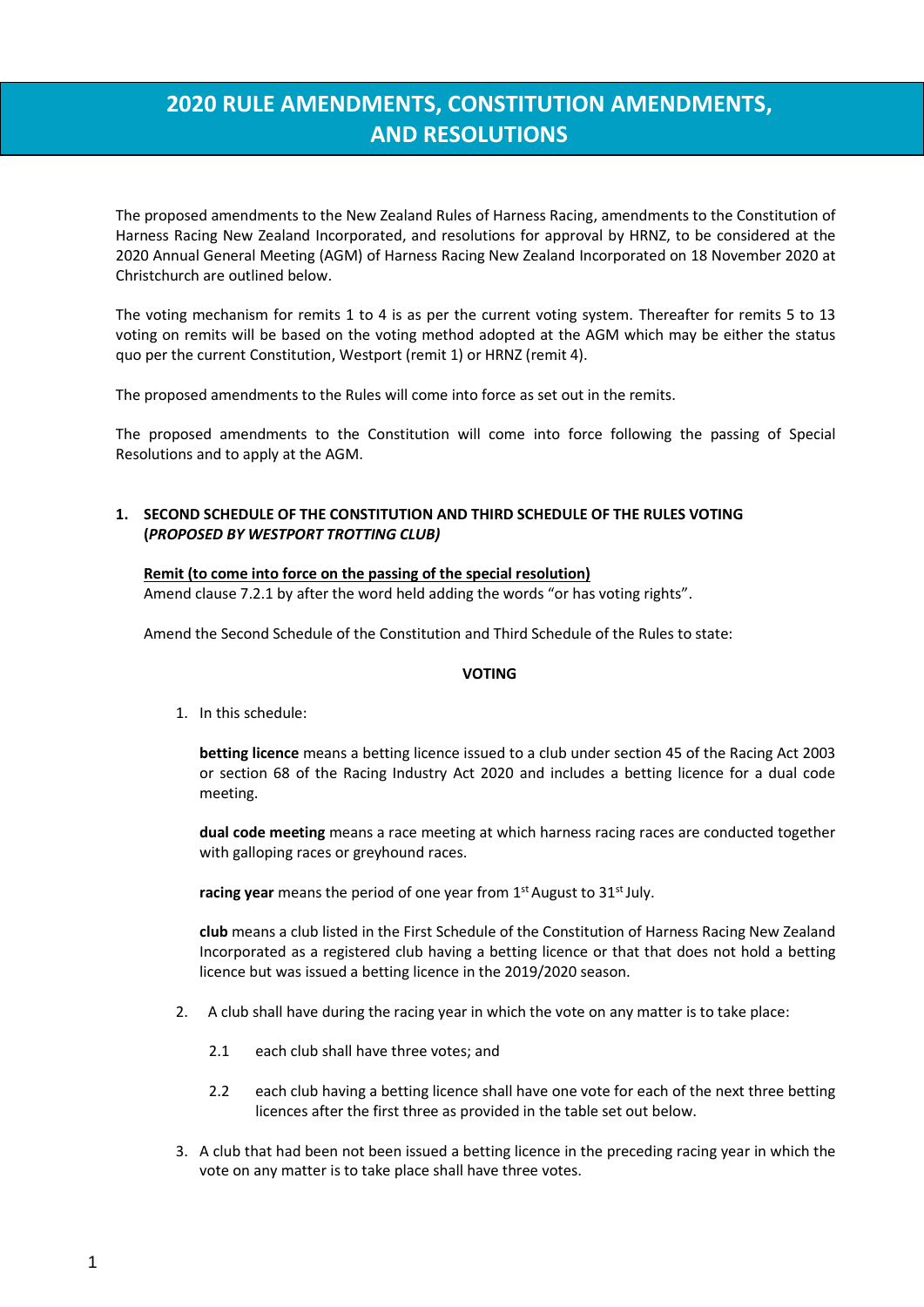- 4. A kindred body shall have three votes.
- 5. Where two or more clubs combine, the combined club votes shall be calculated on their combined betting licences in accordance with clause 2.

| Number of betting       | Number of votes | Number of betting | Number of votes |
|-------------------------|-----------------|-------------------|-----------------|
| licences                |                 | licences          |                 |
| $\mathbf{1}$            | 3               | 37                | 15              |
| $\overline{2}$          | 3               | 38                | 15              |
| 3                       | 3               | 39                | 15              |
| $\overline{\mathbf{4}}$ | $\overline{4}$  | 40                | 16              |
| 5                       | 4               | 41                | 16              |
| $\boldsymbol{6}$        | $\overline{4}$  | 42                | 16              |
| $\overline{7}$          | 5               | 43                | 17              |
| 8                       | 5               | 44                | 17              |
| 9                       | 5               | 45                | 17              |
| $10\,$                  | 6               | 46                | 18              |
| 11                      | 6               | 47                | 18              |
| 12                      | 6               | 48                | 18              |
| 13                      | $\overline{7}$  | 49                | 19              |
| 14                      | $\overline{7}$  | 50                | 19              |
| 15                      | $\overline{7}$  | 51                | 19              |
| 16                      | 8               | 52                | 20              |
| 17                      | 8               | 53                | 20              |
| 18                      | 8               | 54                | 20              |
| 19                      | 9               | 55                | 21              |
| 20                      | 9               | 56                | 21              |
| 21                      | 9               | 57                | 21              |
| 22                      | 10              | 58                | 22              |
| 23                      | 10              | 59                | 22              |
| 24                      | 10              | 60                | 22              |
| 25                      | 11              | 61                | 23              |
| 26                      | 11              | 62                | 23              |
| 27                      | 11              | 63                | 23              |
| 28                      | 12              | 64                | 24              |
| 29                      | 12              | 65                | 24              |
| 30                      | 12              | 66                | 24              |
| 31                      | 13              | 67                | 25              |
| 32                      | 13              | 68                | 25              |
| 33                      | 13              | 69                | 25              |
| 34                      | 14              | 70                | 26              |
| 35                      | 14              | 71                | 26              |
| 36                      | 14              | 72                | 26              |

#### **Table**

# **Reason**

Westport Trotting Club will address its proposal for changes in the voting system and for small club representation at the Annual General Meeting.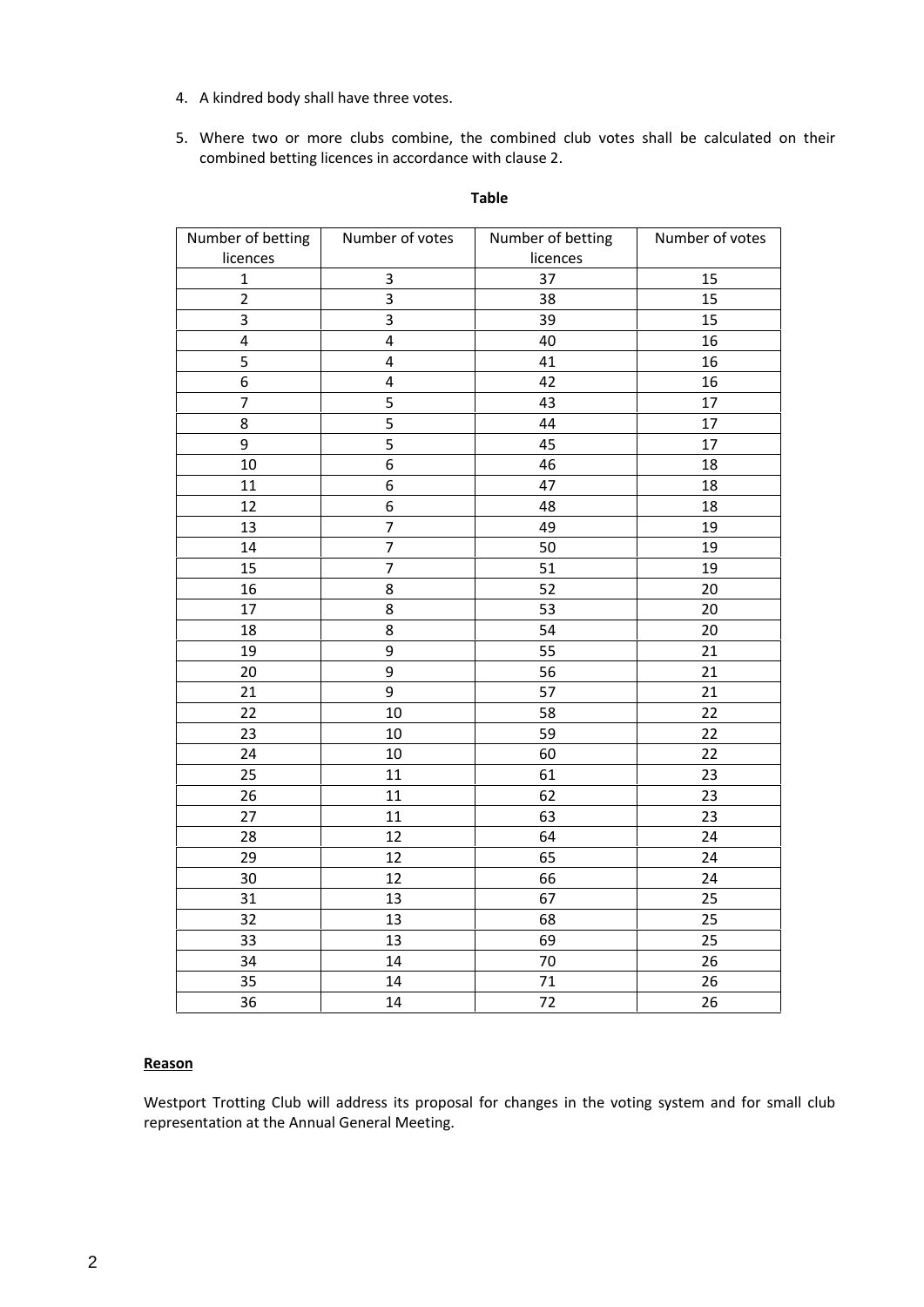# **2. BOARD ELECTION FOR SMALL CLUBS (BY WESTPORT TROTTING CLUB)**

#### **Remit (to come into force after the passing of the special resolution)**

a. In clause 2.1 of the Constitution insert a definition of small club that states:

**small club** means a racing club that holds 3 or fewer betting licences in a racing year.

b. In clause 2.1 of the Constitution amend the definition of totalisator club to state:

**totalisator club** means a club for the time being holding a betting licence issued under section 68 of the Racing Industry Act 2020 and registered under this Constitution and includes a club that was issued a betting licence under section s 45 of the Racing Act 2003 in the 2019/2020 season registered under this Constitution.

c. In rule 105(1) of the Rules amend the definition of totalisator club to state:

**totalisator club** means a club for the time being holding a betting licence issued under section 68 of the Racing Industry Act 2020 and registered under the Constitution and includes a club that was issued a betting licence in the 2019/2020 under section 45 of the Racing Act 2003 registered under this Constitution.

- d. Amend clause 10.1 of the Constitution by deleting the word "eight" and substituting the word "nine".
- e. Amend clause 10.1.1, 10.4, 10.11 by adding before the words "the Auckland Trotting Club" the words "small clubs,"
- f. Renumber clause 10.1.4 as 10.1.5 and insert a new clause 10.1.4 that states:

One person elected by the small clubs

g. After clause 10.25 insert the following heading and a new clause 10.25A and 10.25B that states:

# **Nominations and election of person by small clubs**

- 10.25A Clauses 10.3 to 10.23 and 10.29 shall apply with necessary modification to the nomination and election of a person by small clubs except that each small club shall have only one vote.
- 10.25B Clause 10.35.1 and 10.36 shall apply with necessary modification to a person elected by the small clubs.

# **Reason**

Westport Trotting Club will address its proposal for changes in the voting system and for small club representation at the Annual General Meeting.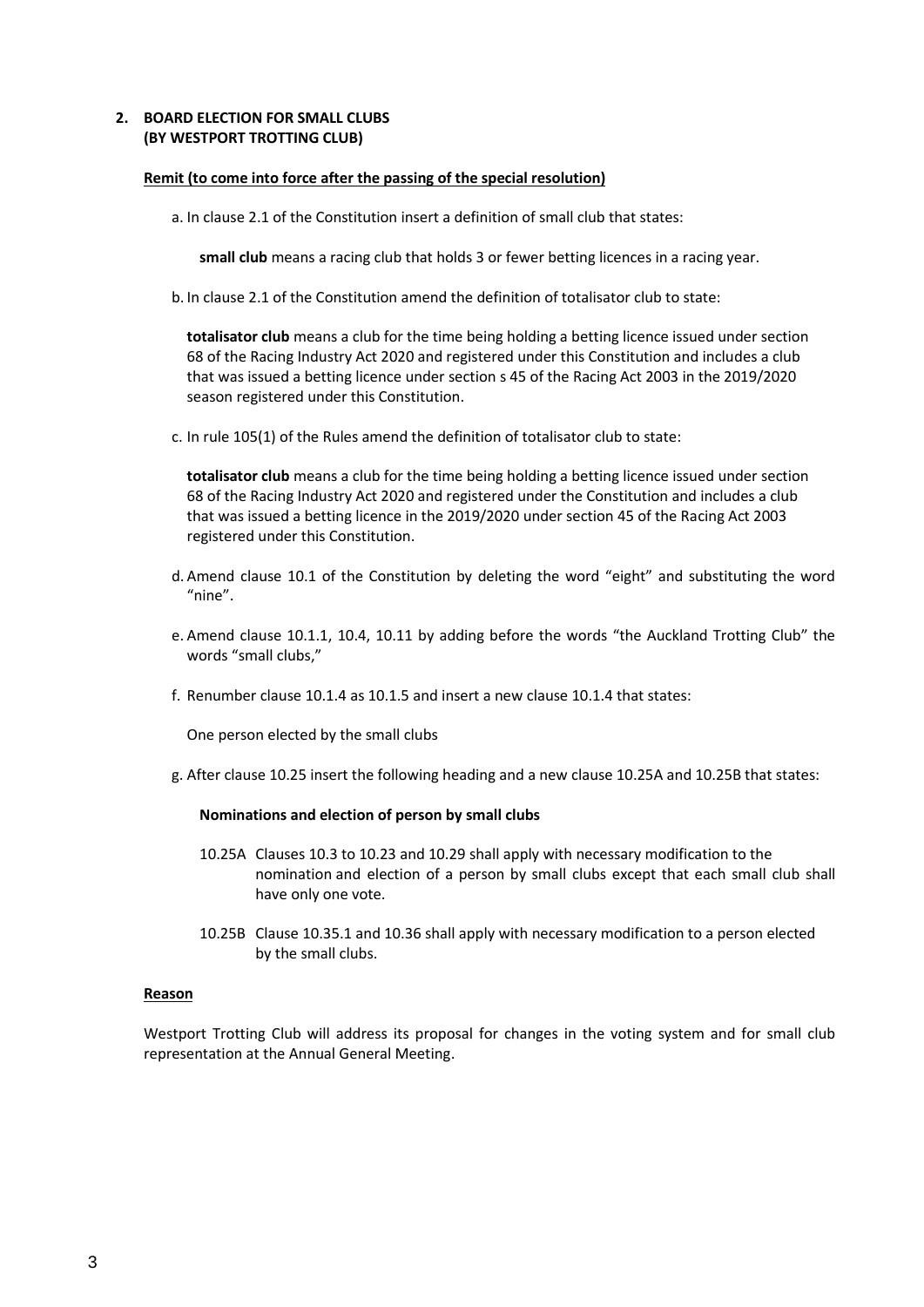# **3. VOTING FOR ELECTED MEMBERS OF THE BOARD (***PROPOSED BY CENTRAL OTAGO TROTTING CLUB)*

## **Remit (to come into force on the passing of the special resolution)**

Amend clause 2.2 of the Constitution by adding the following words:

except when voting for elected members of the Board when each club and kindred body entitled to vote shall have one (1) vote.

## **Reason**

Central Otago Trotting Club believes a double standard has been created around how clubs can or can't vote for Board members, as a result of the amendment to the voting process as part of the Special General Meeting 26 June 2019. At the time, HRNZ proposed a one (1) vote per club model for all clubs except NZMTC and ATC. An amendment was successful and remaining clubs now vote based on schedule 2 of the Constitution. The more race days, the more votes.

Given that size excluded NZMTC and ATC, we are unclear why we still have Board elections where size can still be a significant factor in determining election results for all remaining clubs. This season, there are 27 small clubs (0 - 3 licences) and 3 kindred bodies, who collectively have 45 votes this season out of a total 112 votes. The balance is shared by just 12 clubs. This imbalance risks candidates focusing campaigns on the clubs who hold the most votes. Surely to get the "best representatives", they should appeal to the most clubs not just the clubs with the most votes.

We disagree with the notion that the larger clubs should get more votes simply because they have more race days, as many of our biggest meetings are staged by some of our smallest clubs. We consider that a club's size should not be the only measure of its worth to our industry. We believe "one vote " per eligible club or kindred body is both the fairest and easiest system to administer.

# **4. SECOND SCHEDULE OF THE CONSTITUTION AND THIRD SCHEDULE OF THE RULES VOTING (***PROPOSED BY HRNZ BOARD)*

# **Remit (to come into force on the passing of the special resolution)**

Amend clause 7.2.1 by after the word held adding the words "or has voting rights".

Amend the Second Schedule of the Constitution and Third Schedule of the Rules (for a period of two years) to state:

# **VOTING**

1. In this schedule:

**betting licence** means a betting licence issued to a club under section 45 of the Racing Act 2003 or section 68 of the Racing Industry Act 2020 and includes a betting licence for a dual code meeting.

**dual code meeting** means a race meeting at which harness racing races are conducted together with galloping races or greyhound races.

racing year means the period of one year from 1<sup>st</sup> August to 31<sup>st</sup> July.

**club** means a club listed in the First Schedule of the Constitution of Harness Racing New Zealand Incorporated as a registered club having a betting licence.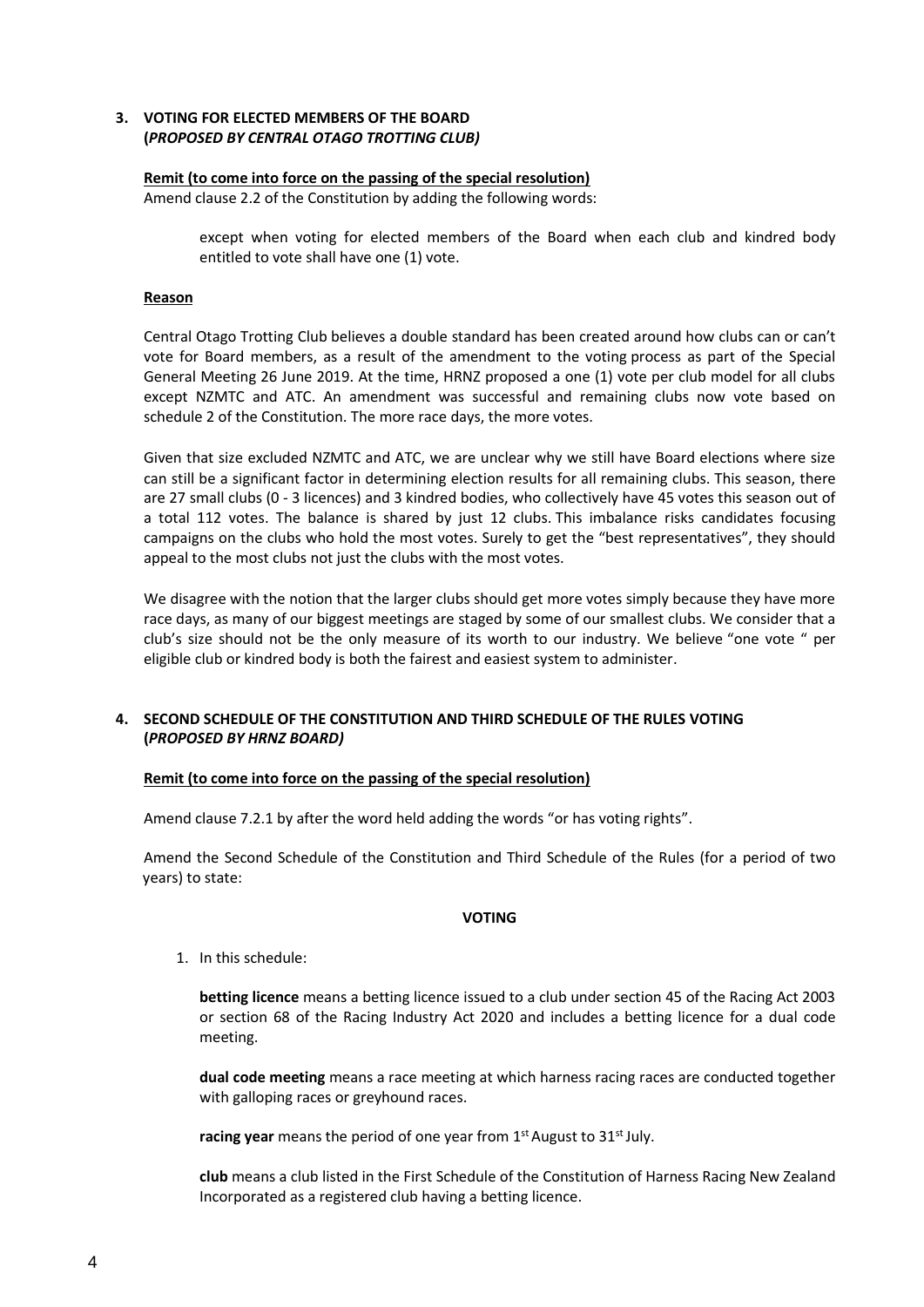- 2. A club shall have during the racing year in which the vote on any matter is to take place:
	- 2.1 one vote for each of the first three betting licences issued to that club in the preceding racing year; and
	- 2.2 after the first three such betting licences issued in the preceding racing year, and one vote for each of the next three betting licences issued up to a maximum of 16 votes as provided in the table set out below.
- 3. A club that had been not been issued a betting licence in the preceding racing year in which the vote on any matter is to take place shall have one vote.
- 4. A kindred body shall have three votes.
- **5.** Where two or more clubs combine, the combined club votes shall be calculated by merging the votes the individual clubs had to the combined club.

| Number of betting       | Number of votes | Number of betting | Number of votes |
|-------------------------|-----------------|-------------------|-----------------|
| licences                |                 | licences          |                 |
| 1                       | 1               | 22                | 10              |
| $\overline{2}$          | $\overline{2}$  | 23                | 10              |
| 3                       | 3               | 24                | 10              |
| $\overline{\mathbf{4}}$ | 4               | 25                | 11              |
| 5                       | 4               | 26                | 11              |
| 6                       | 4               | 27                | 11              |
| $\overline{7}$          | 5               | 28                | 12              |
| 8                       | 5               | 29                | 12              |
| 9                       | 5               | 30                | 12              |
| 10                      | 6               | 31                | 13              |
| 11                      | 6               | 32                | 13              |
| 12                      | 6               | 33                | 13              |
| 13                      | 7               | 34                | 14              |
| 14                      | 7               | 35                | 14              |
| 15                      | 7               | 36                | 14              |
| 16                      | 8               | 37                | 15              |
| 17                      | 8               | 38                | 15              |
| 18                      | 8               | 39                | 15              |
| 19                      | 9               | 40                | 16              |
| 20                      | 9               | 41                | 16              |
| 21                      | 9               | 42                | 16              |

#### **Table**

# **Reason**

The change in the suggested voting means that the voting power of the smaller clubs is not diluted as a result of the metropolitan clubs running a large number of meetings. The voting is capped at a maximum of 16 votes.

The amendment is for a period of two years during which time a review of the Constitution is to be completed.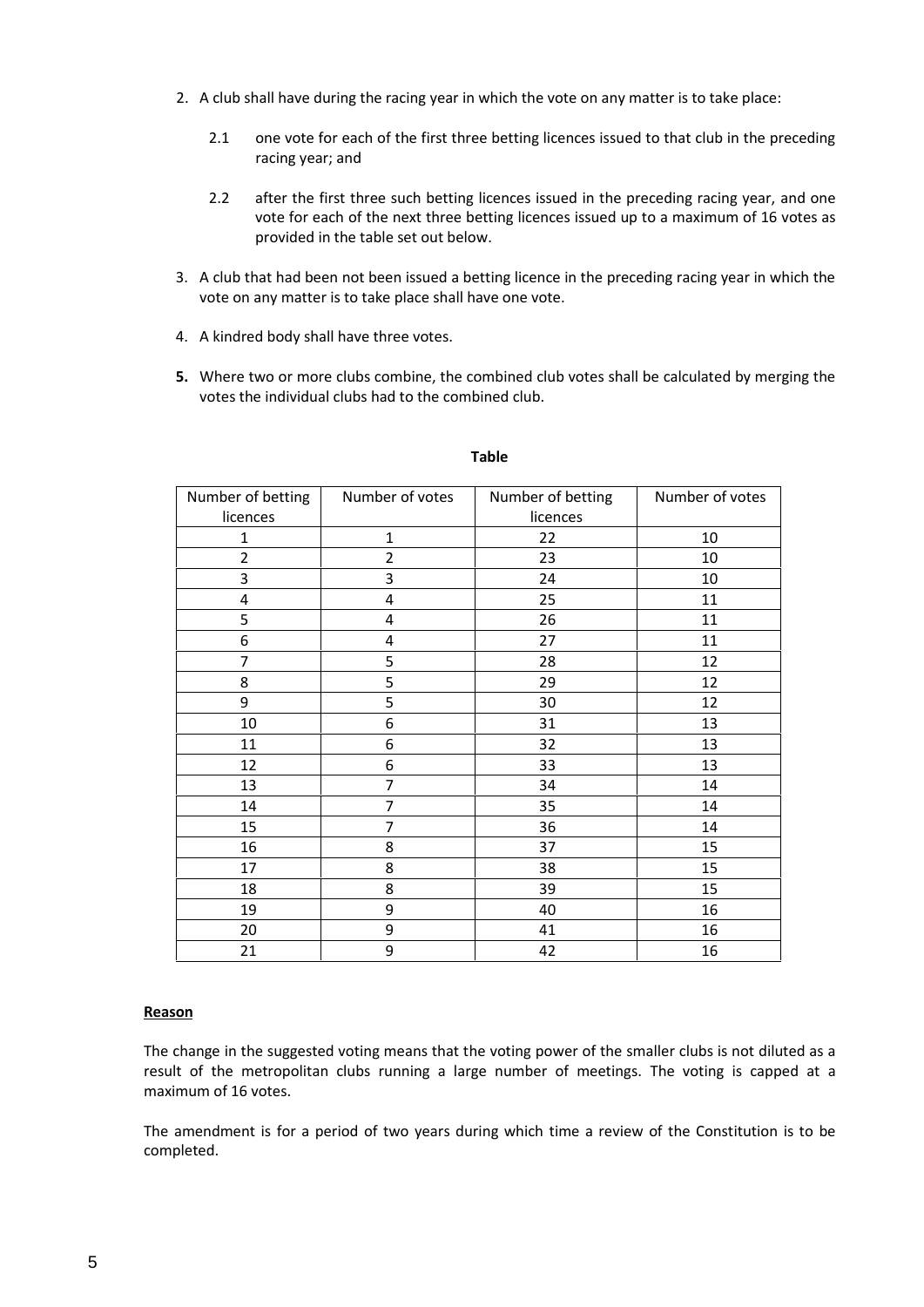# **5. AMENDMENTS CONSEQUENTIAL ON THE PASSING OF THE RACING INDUSTRY ACT 2020** *(PROPOSED BY HRNZ BOARD)*

#### **Remit (to come into force on the passing of the special resolution)**

a. Delete the words "pursuant to s 34 of the Racing Act 2003" and replace with "under s 40 of the Racing Industry Act 2020" in:

i.rule 103A, 226(1)(b), 302(1)(b), 413(2)(c)(vi), 443(2)(a), 709(1); and

ii.clause 10.2.3 of the Constitution,

- b. Delete the words "Racing Act 2003" and replace with "Racing Industry Act 2020" in:
	- i. The definition of BETTING, BETTING LICENCE, BETTING RACE, RACING BETTING, TOTALISATOR RACING BETTING in rule 105(1).
	- ii. The definition of betting, betting licence, and betting race in clause 2.1 of the Constitution.
	- iii. In clause 2.3, 4.1.5, 9.30, and 14.2.1 of the Constitution.
- c. In the definition of RACE in rule 105(1) delete the words "Racing Act 1971" and replace with "Racing Industry Act 2020".
- d. Delete the words "Section 45 of the Racing Act 2003" and replace with "section 68 of the Racing Industry Act 2020" in:
	- i. The definition of TOTALISATOR CLUB in rule 105(1).
	- ii. The definition of TOTALISATOR CLUB in clause 2.1 of the Constitution.
- e. In rule 708(1)(b) delete the words "under the provisions of Section 45 of the Racing Act 2003".
- f. Amend rule 1104(1)(n) to state:

to exercise any other powers, duties and functions conferred or imposed on Judicial Committees by these Rules, the Racing Act 2003, or the Racing Industry Act 2020.

g. Delete the definition of Racing Act 2003 in the Constitution and insert in the Constitution and the Rules the following definition:

> **Racing Industry Act 2020** means the Racing Industry Act 2020 and any Act passed in substitution of that Act and in which case the provision of this Constitution or Rules will apply with necessary modification.

h. Delete the definition "New Zealand Racing Board" in the Constitution and the Rules and insert a definition for TAB NZ which states:

> **TAB NZ** means TAB NZ established under the Racing Industry Act 2020 and any body that replaces TAB NZ under that Act or any Act that replaces the Racing Industry Act 2020.

i. Delete the words "New Zealand Racing Board" and replace with "TAB NZ" wherever they appear in the Constitution or the Rules.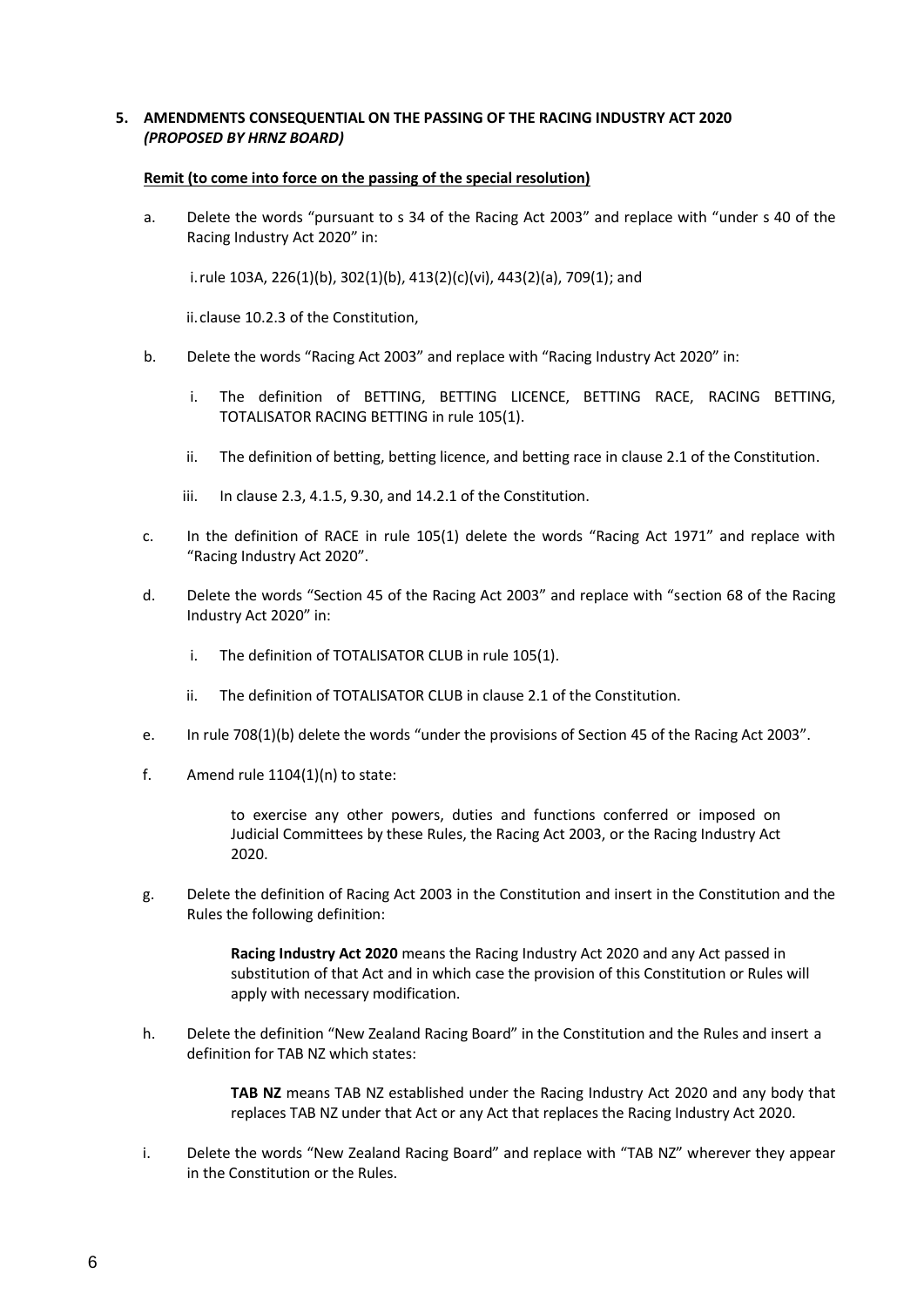- j. Delete the words "Racecourse Inspector" and replace with "Racing Investigator", and the words "Racecourse Inspectors" with "Racing Investigators", wherever they appear in the Rules,
- k. Amend the definition of BOOKMAKER to state:

**BOOKMAKER** means a person involved in bookmaking as defined in the Gambling Act 2003

#### **Reason**

The proposed amendments ensure consistency in terminology between the Rules, Regulations and Constitution with the Racing Industry Act 2020.

## **6. CLAUSE 7.5.1 AND 7.8 OF THE CONSTITUTION** *(PROPOSED BY HRNZ BOARD)*

#### **Remit (to come into force on 1 December 2020)**

Amend clause 7.5.1 and 7.8 by inserting after the word "member" the words ", or paid official of the club or kindred body".

#### **Reason**

The proposed amendment will permit an officer of the club or kindred body to represent a club or kindred body at meetings of HRNZ.

## **7. CLAUSE 7.4A, 7.8, AND 7.9 OF THE CONSTITUTION** *(PROPOSED BY HRNZ BOARD)*

#### **Remit (to come into force on 1 December 2020)**

Insert after clause 7.4 a new clause 7.4A that states:

A person may only be appointed as a representative of one club or kindred body but may also be appointed as a substitute of a club or kindred body if it is not practicable for another person to be appointed as a substitute.

Amend clause 7.8 and 7.9 by deleting the word "The" and replace it with "Except as provided in clause 7.4A the".

#### **Reason**

To ensure each club and kindred body is separately represented but where is not practicable for the representative or substitute to attend the meeting a person who is not a member or official of the club may be appointed as the substitute.

#### **8. CLAUSE 8.1A OF THE CONSTITUTION** *(PROPOSED BY HRNZ BOARD)*

#### **Remit (to come into force on 1 December 2020)**

Amend clause 8 of the Constitution by inserting after clause 8.1 a new clause 8.1A that states:

8.1A If circumstances exist at the time of notification the annual general meeting, or arise before the date of the meeting, that result in the attendance of persons at the meeting not being practicable the Board may permit those persons for whom it is not practicable to attend to participate in the meeting by means of audio, audio visual, electronic communication or the use of other technologies as decided by the Board.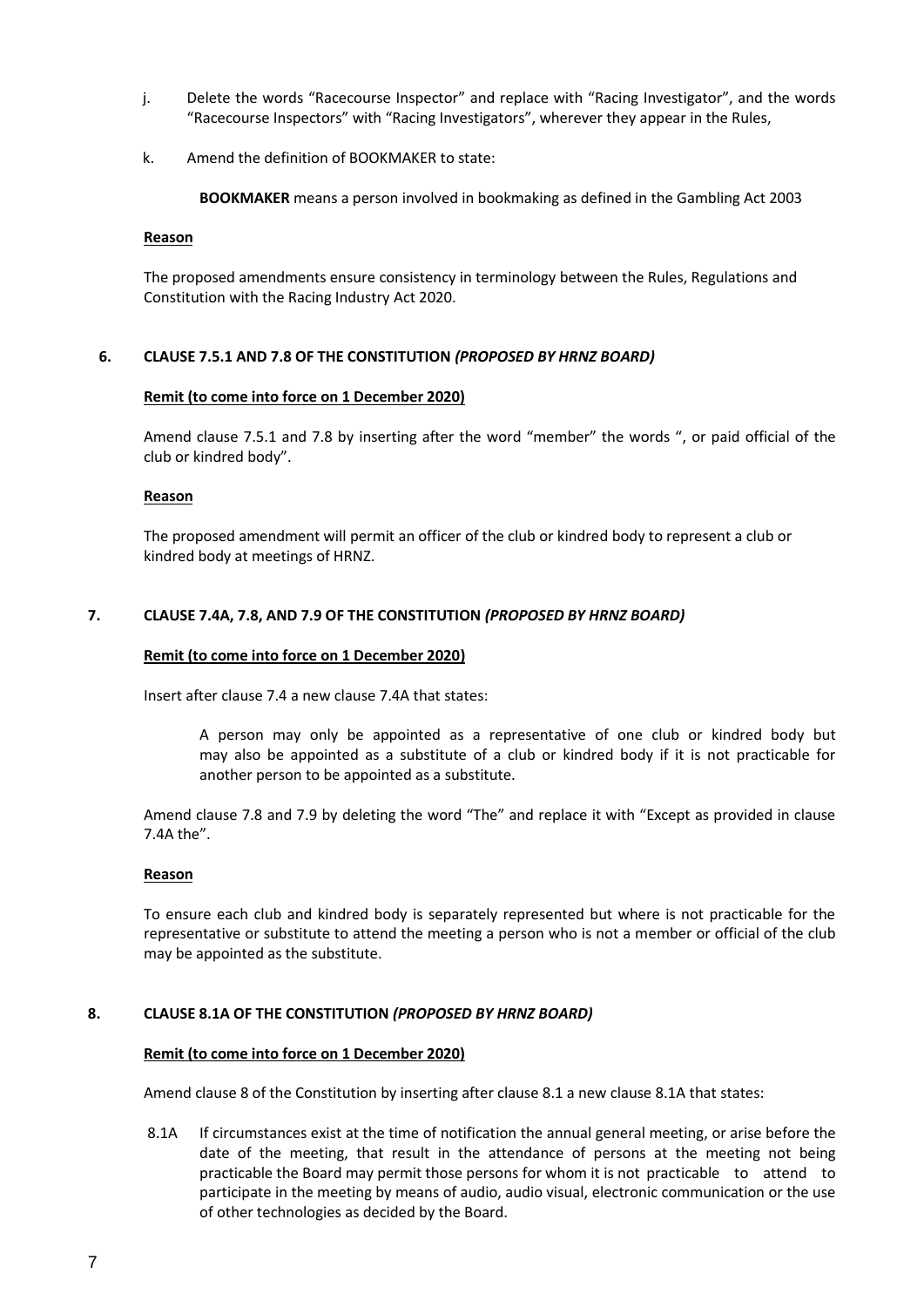## **Reason**

The suggested change will allow HRNZ to conduct the annual general meeting electronically, in the event of circumstances arsing that mean that it is not practical to conduct an in-person meeting.

## **9. RULE 854A STARTING** *(PROPOSED BY HRNZ BOARD)*

#### **Remit (to come into force on 1 December 2020)**

Insert before rule 854 a new rule 854A that states:

854A No horse may be entered for its first start for a standing or mobile start at any meeting at which racing betting takes place until that horse has behaved prior to the start, started satisfactorily and gone away for the first 200m, from the nominated start type in the presence of a Stipendiary Steward, or person approved by the RIU in their absence.

#### **Reason**

The suggested change will ensure that a horse has performed satisfactorily at the start type from which it is racing, which will improve the quality of the harness product.

## **10. PART IX OF THE RULES AND RULES 1107(1), 1109(4), 1109A AND 1113(2)** *(PROPOSED BY HRNZ BOARD)*

## **Remit (to come into force on 1 December 2020)**

Amend rules 1107(1), 1109(4), 1109A, and 1113(2) by replacing the reference to rule "920" with rule "904" and by deleting the current Part IX of the rules replacing it with the following:

# **PART IX – BETTING**

#### **GENERAL**

- 901 (1) Where a club conducts betting as an agent of TAB NZ no person having any duties in connection with or employed in or about the betting shall disclose information relating to investments to a person of any other person.
	- (2) Sub-rule 1 does not apply to:
		- (a) betting information requested by and disclosed to a Stipendiary Steward or Racing Investigator;
		- (b) information being disclosed to TAB NZ; or
		- (c) information being disclosed required to be disclosed by law.
- 902 Every holder of a dividend winning ticket shall satisfy himself that he has received his proper dividend before leaving the counter at which the pay-out is made and no claim made subsequently shall be recognised without the express direction of the Stewards.
- 903 (1) Every person betting must comply with the TAB NZ Betting Rules.
	- (2) No person shall fraudulently claim payment of any dividend.
	- (3) A breach of sub-rule (1) or (2) is declared to be a serious racing offence.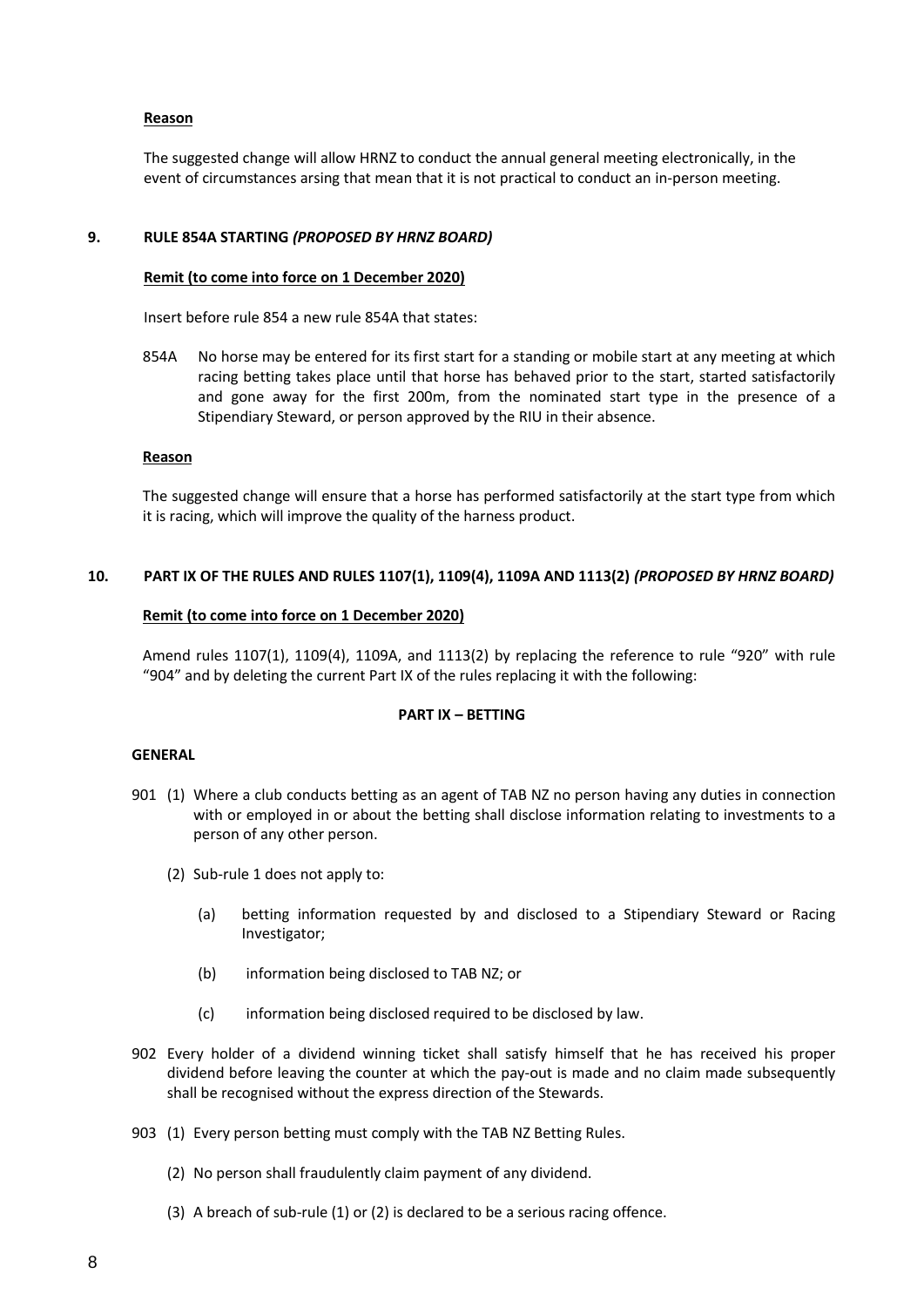#### **PAYMENT OF DIVIDENDS**

- 904 (1) The Judicial Committee shall give authority to TAB NZ for the payment of dividends.
	- (2) The authority for payment of dividends shall not be given before three minutes after the Judge's decision as to placings under rule 873(2) and 874.
	- (3) After the three-minute period the Judicial Committee shall not give such authority if:
		- (a) an information has been filed which may result in an alteration of the placing of one or more of the horses in a dividend-bearing place;
		- (b) notice of an intention to file an information has been given to the Judicial Committee by a person permitted to file an information, which may result in an alteration of the placing of one or more of the horses in a dividend-bearing place; or
		- (c) notice of an intention to file an information has been given under paragraph (b) and within six minutes after the Judge's decision an information has been filed which may result in an alteration of the placing of one or more of the horses in a dividend-bearing place.
	- (4) The time period referred to in sub-rules (2) and (3) may be extended by the Judicial Committee if it is satisfied:
		- (a) that an information could not have been filed within that time; and
		- (b) that authority for the payment of dividends has not already been given.
	- (5) Where an information is filed within the time periods in either sub-rule  $(4)$  or  $(5)$  authority for the payment of dividends shall not be given until the proceeding is determined.
	- (6) Before the proceeding is determined the Judicial Committee may give authority for the payment of dividends on any placed horse, or combination of placed horses, not affected by the information or proceeding.
	- (7) On the determination of any proceeding the Judicial Committee shall give such authority in accordance with its decision.
	- (8) The disqualification of any horse or placing of a horse after another horse that occurs after authority for the payment of dividends has been given shall not affect or result in any alteration of the payment of dividends.
	- (9) The Judicial Committee may correct any error in an authority for payment of dividends at any time prior to the commencement of payment of dividends by TAB NZ.
	- (10)Every authority for the payment of dividends, decision to give authority for the payment of dividends, decision to or not to extend time, or decision to correct any authority for the payment of dividends under sub-rule is declared to be final.

## **Reason**

The proposed rule changes update this part of the rules to remove outdated rules and reflect reality regarding the payment of dividends by TAB NZ.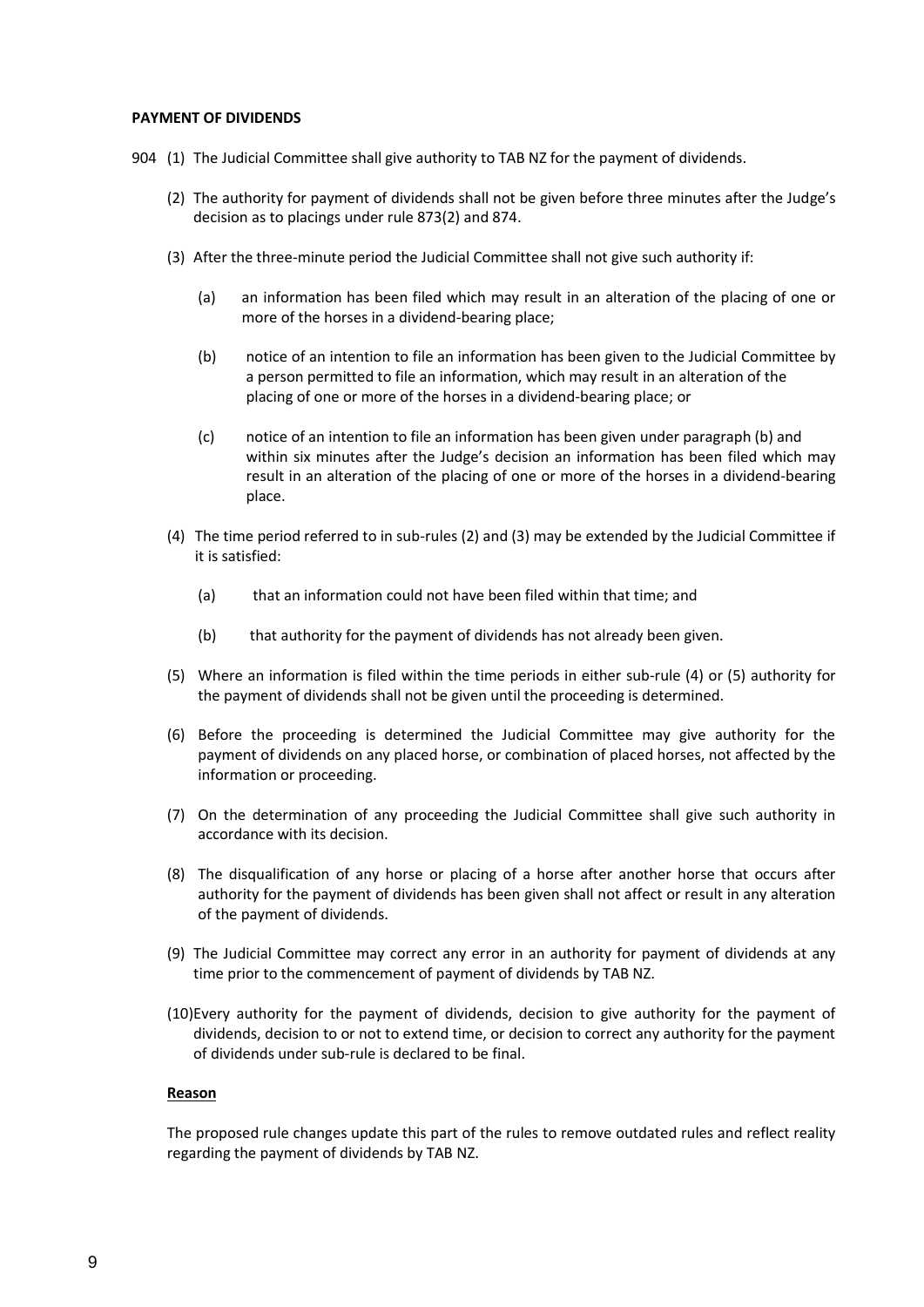## **11. RULE 1001A SOCIAL MEDIA POLICY** *(PROPOSED BY HRNZ BOARD)*

#### **Remit (to come into force on a date fixed by the Board)**

Insert after rule 1001 a new rule 1001A that states:

- 1001A (1) The Board may make Social Media Policy Regulations the purpose of which is to strike a balance between HRNZ needs, the need to protect its interests, manage its professional obligations to other members, stakeholders, staff, and participants right to engage in social media activities.
	- (2) A person who fails to comply with a breach of the Social Media Policy Regulations commits a breach of the rules.
	- (3) Sub-rule (2) does not limit the application of rule  $1001(1)(v)$  or (ze).

## **Reason**

The introduction of a rule and a policy relating to social media, will improve the professionalism of harness racing and consequently the image presented to the public.

# **12. RULE 1004H BISPHOSPHONATES** *(PROPOSED BY HRNZ BOARD)*

## **Remit (to come into force on 1 December 2020)**

Amend rule 1004H to state:

- 1004H (1) In these rules a registered bisphosphonate means a bisphosphonate listed in the Prohibited Substance and Practices Regulations as a registered bisphosphonate.
	- (2) A horse must not have been administered: (a) any registered bisphosphonate under the age of four years; or (b) any registered bisphosphonate in the period 30 clear days prior to racing.
	- (3) A horse must not at any time at be administered a bisphosphonate that is not registered.
	- (4) A trainer and the person in charge of the horse at the time of the administration prohibited by sub-rule (2) or (3) commits a serious racing offence.
	- (5) A horse that races having had administered to it bisphosphonate in contravention of this rule must be disqualified from the race and rule 1005E shall apply with any necessary modification.

#### **Reason**

To provide clarity on bisphosphonate use.

# **13. RULE 1004K MANIPULATION OF BLOOD AND BLOOD PRODUCTS** *(PROPOSED BY KAPITI COAST HRC)*

# **Remit (to come into force on 1 December 2020)**

Amend rule 1004K by adding a new sub-rule (7) and (8) that states:

(7) No trainer shall be in possession of any any homologous, allogenic (heterologous), or autologous blood, blood products, or blood cells of any origin that may be administered to, reinfused or reintroduced into a horse.